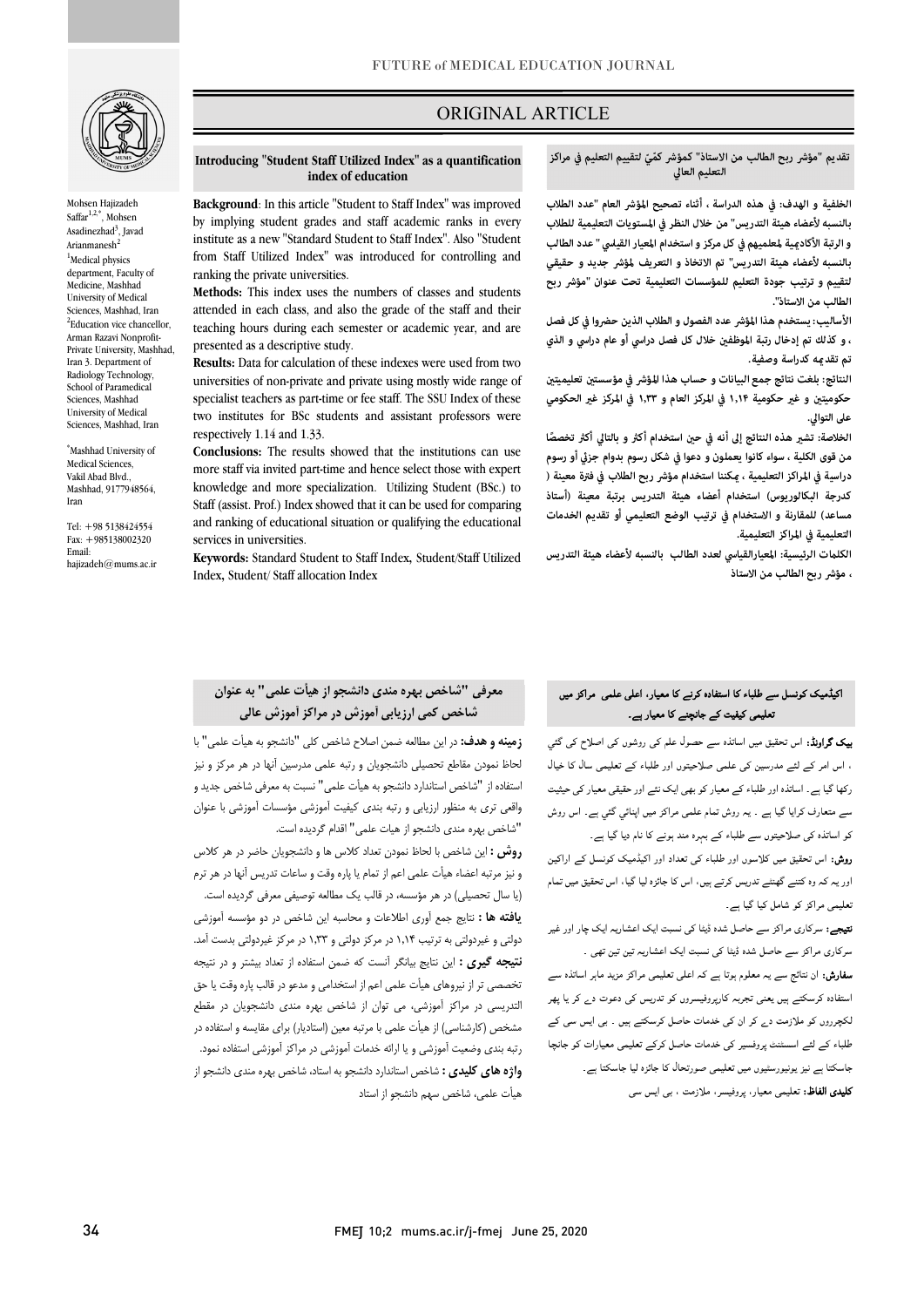#### **INTRODUCTION**

Nowadays, educational quality improvement on higher education is undoubtedly one of the main apprehensions of the administrators, inspectors, and providers of these services in the universities and governmental or nonprofitprivate higher education centers. It is also important for students to choose their field and select the institution for their studies.

The Student to Staff Ratio has been used for more than few decades by most of national and international statutory and regulatory bodies in terms of input quality for accrediting university courses as an indicator of investment in resources, rising tuition fees, and admission of potential students (1)**.**  There are several other quality and quantity indexes related to the student educational and welfare spaces, educational and laboratory equipment for assessing and grading higher education institutions. These indexes are concerned with the specifications such as education, research, art skills est., and academic discipline or supervision strategy, and are defined and stated by Higher Education Statistical Agencies (2).

As the student levels of education on different grades of BSc. MSc., and PhD. are entirely different, their lecturers whether they are tutors, assistants, associates or professors should be determined according to those degrees; therefore, using SSR in the centers with different students' grades and staff academic ranks cannot be the only and suitable index for evaluating educational services. Also in the private centers which have mostly no tendency to recruit academic staff and use part-time or fee staff, this index is not real and cannot be used as a reliable index for grading the institutions. This study tries to use "Standard Student to Staff Index" and also introduce a new index of "Student Staff Utilized Index" in a semester or a year which can be used as a quality criterion for assessing educational services and grading of the institutions. Also this study presents a comparison of their efficiency by calculating them in two educational centers with different specifications as governmental and nonprofitprivate institutions.

### **METHODS**

As the SSR index in a center cannot be the criterion for evaluation of providing educational services solely, "Standard Student to Staff Index" has been introduced in 2016 (3) by equation no. 3 using weighting factors of the student on different grades and staff with different academic ranks. Situation of different educational institutions can be ranked using values of this index with proposed Likert Scale Method (4). In state universities, which have mostly large numbers of students and recruited staff, this index can only show the general situation of the institute, without any hint to details such as the number of students attending at each class, student grades, and provided subject unites. However, this index cannot be suitable and valid in private and nongovernmental institutions which are mostly confronted with the shortage of full time academic staff, as they usually tend to use invited part-time or fee staff due to surplus financial expenses of recruiting them.

This study tries to modify the SSR index by using the

 the Standard Student to Staff Index, and also introduce a new and most real quantitative index named "Student Staff Utilized Index" for assessing and ranking the educational quality in the institutions. This index will consider the staff, and the number of their lectures on a semester (or academic year) in each institution. students' grades and staff academic ranks of the institute and number of classes and attendee students, academic ranks of

 To calculate these indexes, the Conversion Factor of Student (CFS) to each other based on Standard Students' number based on educational load or Compulsory Teaching Hours (CTHg) should be determined, these data are on the tables1 and 2 below. (SSni) of each class, and also Quality Factor of Staff (QFS)

| Table1. Standard Student number of each class in<br>different grades (SSni) |                                |  |  |  |  |  |
|-----------------------------------------------------------------------------|--------------------------------|--|--|--|--|--|
| <b>Educational grades</b>                                                   | <b>Standard Student number</b> |  |  |  |  |  |
| PhD.                                                                        | 4                              |  |  |  |  |  |
| MSc.                                                                        | 8                              |  |  |  |  |  |
| BSc.                                                                        | 20                             |  |  |  |  |  |
| Skill                                                                       | 25                             |  |  |  |  |  |
|                                                                             |                                |  |  |  |  |  |

| Table2. Compulsory Teaching Hours of full-time staff<br>at different academic ranks (CTHg) (5) |                                              |  |  |  |  |  |
|------------------------------------------------------------------------------------------------|----------------------------------------------|--|--|--|--|--|
| Academic rank                                                                                  | <b>Compulsory Teaching Hours</b><br>of staff |  |  |  |  |  |
| Professor                                                                                      | 14                                           |  |  |  |  |  |
| Associate prof.                                                                                | 16                                           |  |  |  |  |  |
| Assistant prof.                                                                                | 18                                           |  |  |  |  |  |
| Tutor                                                                                          | 20                                           |  |  |  |  |  |

 Conversion factors of defined students' grades to each other, e.g. to BSc. Degree, and quality factor of defined staff to other above tables with equations of 1 and 2 below. ranks e.g. assistant prof., can be calculated using data of

1) Conversion Factor of Students to BSc (CFS<sub>BSc</sub>)

$$
= \frac{\text{Standard Student number of BSc}}{\text{Standard Student number of defined section}} = \frac{20}{\text{SSn}_1}
$$

and

I

2) Quality Factor of Staff to assist. Prof. QFS<sub>(associate Prof.)</sub>

 <sup>=</sup> Compulsory Teaching Hours of assist. Prof. Compulsory Teaching Hours of defined staff

```
= \frac{18}{\text{CTH}_{\text{assist.Prof.}}}
```
֖֖֖֖֖֖֖֖֪֪֪֦֚֚֚֚֚֚֚֚֚֚֬֝֓֝֓֬֝֓֬֝֬֝֓֬֝֓֬֝֓֬֝֓֓֬

 Values of these factors, using data of tables 1 and 2, are shown on tables 3 and 4.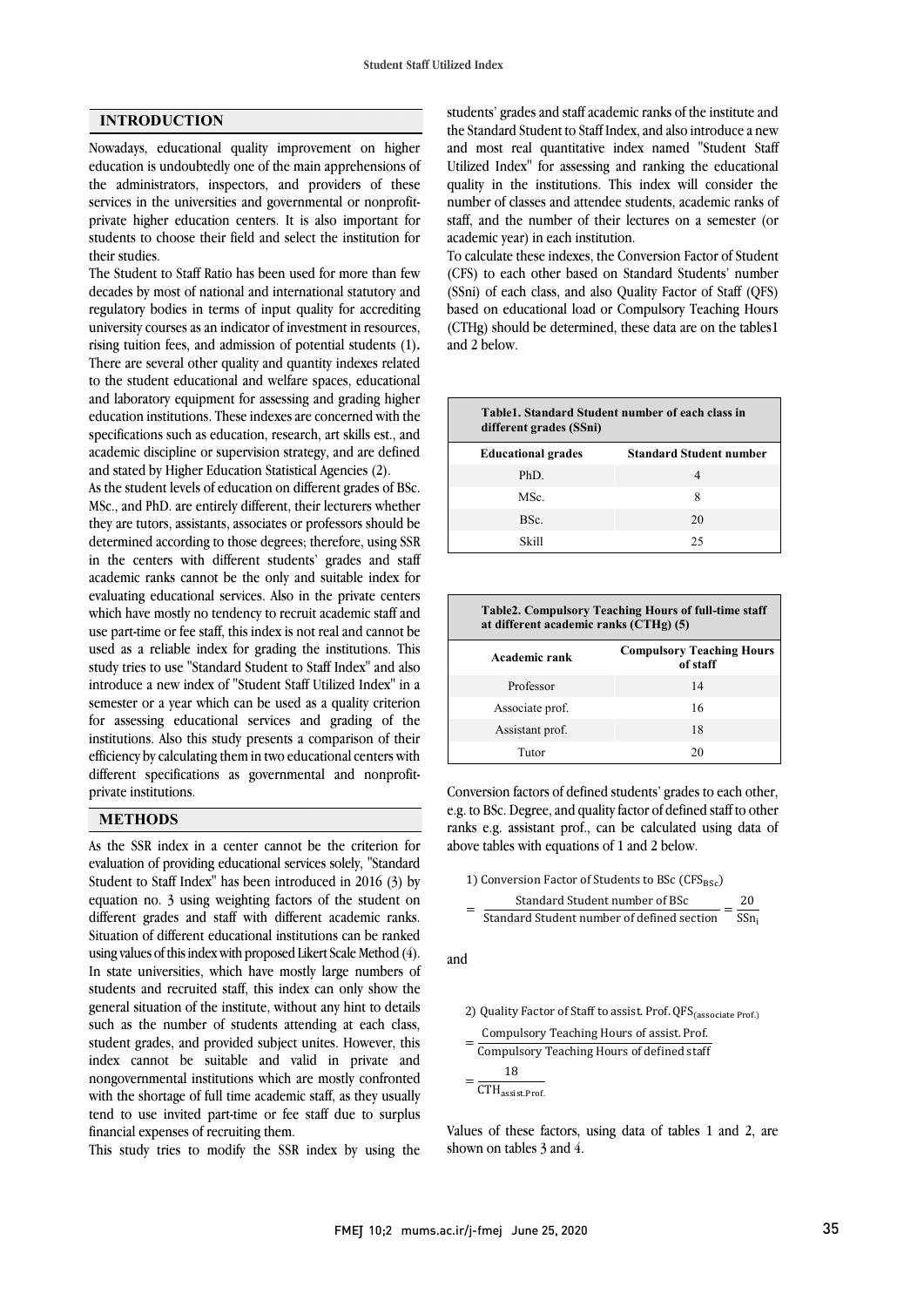| Table3. Conversion factor of defined student to BSc.<br>Degree $(CFS_{BSc})$ |                                                        |  |  |  |  |
|------------------------------------------------------------------------------|--------------------------------------------------------|--|--|--|--|
| <b>Education grades</b>                                                      | <b>Conversion factor of defined</b><br>student to BSc. |  |  |  |  |
| PhD.                                                                         | 5                                                      |  |  |  |  |
| MSc.                                                                         | 2.5                                                    |  |  |  |  |
| BSc.                                                                         | 1                                                      |  |  |  |  |
| Skill                                                                        | 0.8                                                    |  |  |  |  |
|                                                                              |                                                        |  |  |  |  |

| Table 4. Quality factor of staff to assist. prof.<br>$(QFSassert.py,post)$ |                                                       |  |  |  |  |
|----------------------------------------------------------------------------|-------------------------------------------------------|--|--|--|--|
| Academic rank                                                              | <b>Quality Factors of Staff to</b><br>assistant prof. |  |  |  |  |
| Professor                                                                  | 1.285                                                 |  |  |  |  |
| Associate prof.                                                            | 1.125                                                 |  |  |  |  |
| Assistant prof.                                                            | 1                                                     |  |  |  |  |
| Tutor                                                                      | 0.9                                                   |  |  |  |  |

 Assuming Ni and SSni as respectively the total number of student and standard student number of each class at section i, CFSBSc conversion factor of a defined student to BSc compulsory teaching hours, the modified SSR and Standard student to staff indexes could be calculated with equations 3 grade, Mg number of staff at rank g, and CTHg maximum and 4 below.

3) Student<sub>(BSC)</sub> to Staff<sub>(assist.prof)</sub> Ratio

$$
= \frac{\text{No. of student normalized to BSc.}}{\text{No. of staff normalized to assistant prof.}} = \frac{\sum_{i} N_i \times \frac{20}{\text{SSn}_i}}{\sum_{g} M_g \frac{18}{\text{CTH}_g}}
$$

and

4) Standard Student<sub>(BSC)</sub> to Staff<sub>(assist.prof)</sub> index

= No. of student normalized to BSc/20  
No. of staff normalized to assistant Prof. = 
$$
\frac{\sum_i N_i \times CFS_{BSc}/SSn_i}{\sum_g M_g \frac{18}{CTH_g}}
$$

 In this equation SSS index would be a unit, if the number of index value of less than unit indicates the shortage of students (or additional staff) and more than unit indicates student and staff are exactly equal to the standards ones. An that it is vice versa.

 In private-nonprofit institutions which are mostly faced with the shortage of full time academic recruited staff and tend, as far as the number of staff at each grade (Mg) in the equations should be sum of recruited full time staff and invited or fee staff as a full-time equivalent (FTE) staff. The full-time equivalent (FTE) staff at rank g can be calculated with the equation 5 below. possible, to provide their staff via inviting part-time or fee staff,

- 5) No. of full time equivalent staff with grade g
- No. of unite lectured by invited staff with grade g

 The number of students in each class, due to the difficulties are very often more or less than the standard one; however, changing number of student in a class would change their contributions,and accessing to the staff, therefore, is defined as a new index which quantitatively shows educational Utilized Index". This index, through using the standard number of student to attended ones at a class  $(SSn_i/n_i)$ and quality factor of staff to a certain rank  $(QFS<sub>g</sub>)$ , can be calculated with equation 6 for different grades of on the admission process in nonprofit-private institutions, situation of higher education institutions as a "Student Staff undergraduate and post graduate students.

6) Student Staff Utilized Index  
\n
$$
= \frac{\sum_{Bsc\$ lower} \left(\frac{SSn_i}{n_i} \times QFS_{\text{assert}}\right) + \sum_{Msc,PhD} \left(\frac{SSn_i}{n_i} \times QFS_{\text{associaprot}}\right)}{\text{Total no. of lectures in a semester or a year}}
$$

 As the Higher education developmental committee, the Ministry of science, research and technology [5] necessitate presence of at least one staff with the rank of assistant prof. staff with the grade of associate prof. for post graduate grades, therefore, in this equation for calculation SSU Index, the quality factor of staff were defined with respect to assistant prof. and associate prof. respectively for under and  $\overline{a}$ for establishing the undergraduate academic grades, and a postgraduate classes.

#### **RESULTS**

In this study the Student  $_{(BSc)}$  to Staff  $_{(assistant\,prot.)}$  Ratio, Standard Student $_{(BSC)}$  to Staff  $_{(assignment\,prot.)}$  Index, and Utilized Student to private-nonprofit institution in the first semester of 2019- Staff Index were calculated from a state university and a 2020, using equations of 3, 4 and 6 above.

 A) In the private-nonprofit institution 560 different unit lessons were presented on 251 classes for 755 the grad of tutors  $(87)$ , assistant prof.  $(24)$  as shown in table 5 and 6 below. In the state university 658 different unit lessons were presented on 336 classes for 810 BSc, 80 MSc and 9 PhD students of paramedical science, by 155 staff prof. (11) and professor (7) as shown in table 5 and 6 undergraduate students of human science, by 111 staff with with the grade of tutors (60), assistant prof. (77), associate below.

 The number of lecture classes versus different attended student in nonprofit institution is shown with a Bar graph in (assist prof) Index, Standard Student (BSc) to Staff (assist prof) Index, and Student Staff Utilized Index are respectively 28.2, 1.41 and 1.33 based on equation 3, 4 and 6. In these calculations the classes with one and two students, as an figure 1. In this institution the Standard Student (BSc) to Staff unwind class, were not included.

 These numbers indicate that first for presenting 560 lecture units, with the same staff rank and their compulsory teaching hours, one need to use 20.1 and 8.7 staff with the rank of tutor and assist. Prof. respectively, which was practically recruited). These numbers show that the institutions used more staff via invited part-time; hence they select those with done by 87 tutors, (4 recruited) and 24 assist. Professors (2 expert knowledge as more specialized staff.

 <sup>=</sup> No. of unite lectured by invited staff with grade <sup>g</sup> Compulsory Teaching Hours of staff with grade g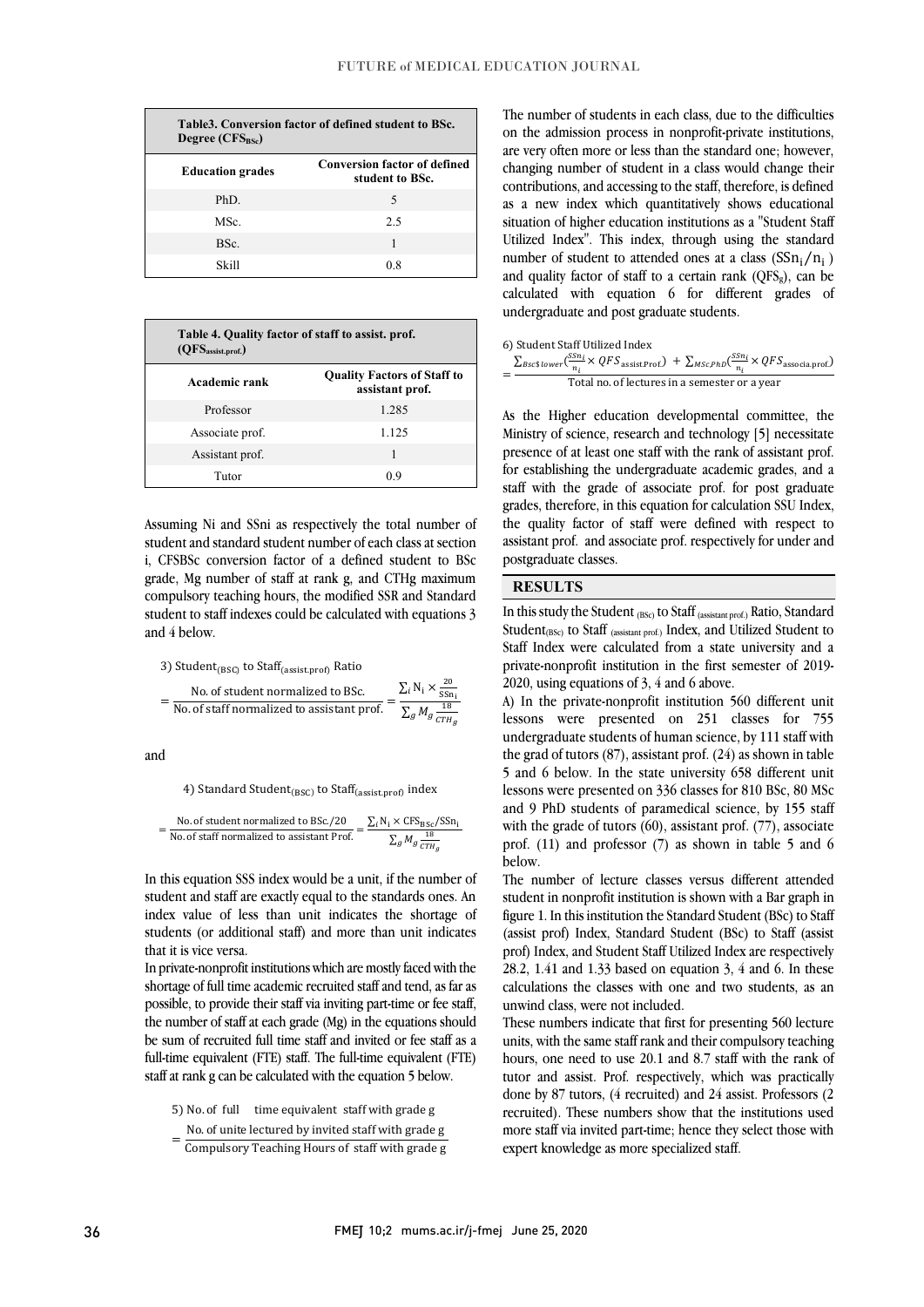|                                                         |                | Nonprofit-private university |       | <b>State university</b> |     |                 |     |                           |                |     |                  |              |
|---------------------------------------------------------|----------------|------------------------------|-------|-------------------------|-----|-----------------|-----|---------------------------|----------------|-----|------------------|--------------|
| <b>Staff rank</b>                                       | <b>Tutor</b>   | <b>Assistant</b><br>prof.    | Total | <b>Tutor</b>            |     | Assistant prof. |     | <b>Associate</b><br>prof. |                |     | <b>Professor</b> | <b>Total</b> |
| Student grades                                          | U.G            | U.G                          |       | U.G                     | P.G | U.G             | P.G | U.G                       | P.G            | ULG | P.G              |              |
| No. of presented units                                  | 403            | 157                          | 560   | 250.5                   | 2   | 234             | 89  | 41.5                      | $\mathfrak{D}$ | 29  | 10               | 658          |
| Full-time equivalent staff                              | 20.1           | 8.7                          | 28.8  | 12.5                    | 0.1 | 13.0            | 4.9 | 2.6                       | 0.1            | 2.1 | 0.7              | 36           |
| No. of recruit staff                                    | $\overline{4}$ | 2                            | 6     | $\overline{c}$          |     | 22              |     | $\overline{c}$            |                |     | 5                | 31           |
| No. of invited staff                                    | 83             | 22                           | 105   | 58                      |     | 55              |     | 9                         |                |     | 2                | 124          |
| P.G=Post Graduate students, U.G=Under Graduate students |                |                              |       |                         |     |                 |     |                           |                |     |                  |              |

| Table 6. Data of students and educational qualified indexes in a state and a nonprofit-private university |                               |          |                         |  |  |  |  |  |
|-----------------------------------------------------------------------------------------------------------|-------------------------------|----------|-------------------------|--|--|--|--|--|
| <b>Educational data</b>                                                                                   | Nonprofit-private institution |          | <b>State university</b> |  |  |  |  |  |
| Student grade                                                                                             | U.G                           | U.G      | P.G                     |  |  |  |  |  |
| No. of students                                                                                           | 755                           | 810      | 89                      |  |  |  |  |  |
| No. of students normalized to BSc.                                                                        | 755                           | 1055     |                         |  |  |  |  |  |
| No. of departments                                                                                        | 9                             | 8        |                         |  |  |  |  |  |
| % of recruited staff                                                                                      | 20.8%                         | $80.5\%$ |                         |  |  |  |  |  |
| No. of staff normalized to assist. prof.                                                                  | 26.8                          | 35.9     |                         |  |  |  |  |  |
| Student <sub>(BSc)</sub> to Staff $_{(assigned)}$ Ratio Index                                             | 28.2                          | 29.4     |                         |  |  |  |  |  |
| Standard Student <sub>(BSc)</sub> to Staff (assist prof) Index                                            | 1.41                          | 1.47     |                         |  |  |  |  |  |
| Student Staff Utilized Index                                                                              | 1.33                          | 1.14     |                         |  |  |  |  |  |

The number of lecture classes versus different attended student in nonprofit institution is shown with a Bar graph in figure 1. In this institution the Standard Student (BSc) to Staff (assist prof) Index, Standard Student (BSc) to Staff (assist prof) Index, and Student Staff Utilized Index are respectively 28.2, 1.41 and 1.33 based on equation 3, 4 and 6. In these calculations the classes with one and two students, as an unwind class, were not included.

These numbers indicate that first for presenting 560 lecture units, with the same staff rank and their compulsory teaching hours, one need to use 20.1 and 8.7 staff with the rank of tutor and assist. Prof. respectively, which was practically done by 87 tutors, (4 recruited) and 24 assist. Professors (2 recruited). These numbers show that the institutions used more staff via invited part-time; hence they select those with expert knowledge as more specialized staff.

Increasing the Standard Student (BSc) to Staff (assist prof) Index to 1.41 could be due to attending more students than standard capacity in some classes or using staff with lower ranks such as tutors or lecturers. Nevertheless, based on the data shown in figure 1 and Student Staff Utilized Index of more than unit (1.33), it first means that the number of students were often less than standard in classes and hence there is better allocation from staff with assistant. prof. rank, and secondly one can conclude that increasing SSS index is mainly due to the use of more staff with academic ranks of tutors or lecturers.

 B) In the state university 103 and 555 different unit lessons were presented respectively on 55 and 283 classes of post and undergraduate students of paramedical science, by 155 Student (BSc) to Staff (assist prof) Index, Standard Student (BSc) to Staff (assist prof) Index, and Student Staff Utilized Index are respectively 29.4, 1.47 and 1.14 based on equation 3, 4 and 6, (the SSU indexes are 0.99 and 1.75 for under and classes with one and two students, as an unwind class, were not included. staff as shown on table 5. In this university the Standard postgraduate students respectively). In these calculations the

 These numbers show that first for presenting those lectures, with the same staff rank and compulsory teaching hours, one postgraduate grades, but they were practically done by 60 tutors, (2 recruited) and 77 assistant Prof. (22 recruited), 11 associate Prof. (2 recruited), and 7 professors (5 recruited) time and hence it selected those with expert knowledge and more specializations. Secondly, although staff of some BSc classes were tutors who cause to increase the SSS index to need to use 12.6 tutors, 17.9 assistant Prof., 2.7 associate Prof. and 2.8 professors, for students on BSc. and which means the university used more staff via invited part-1.47, but SSU index of 0.99 for BSc student and 1.14 for total students, showed the optimal use of staff ranks. The increase of this index to 1.75 for postgraduate students is also due to the students' shortages and use of staff with higher ranks, with respect to standards in these classes.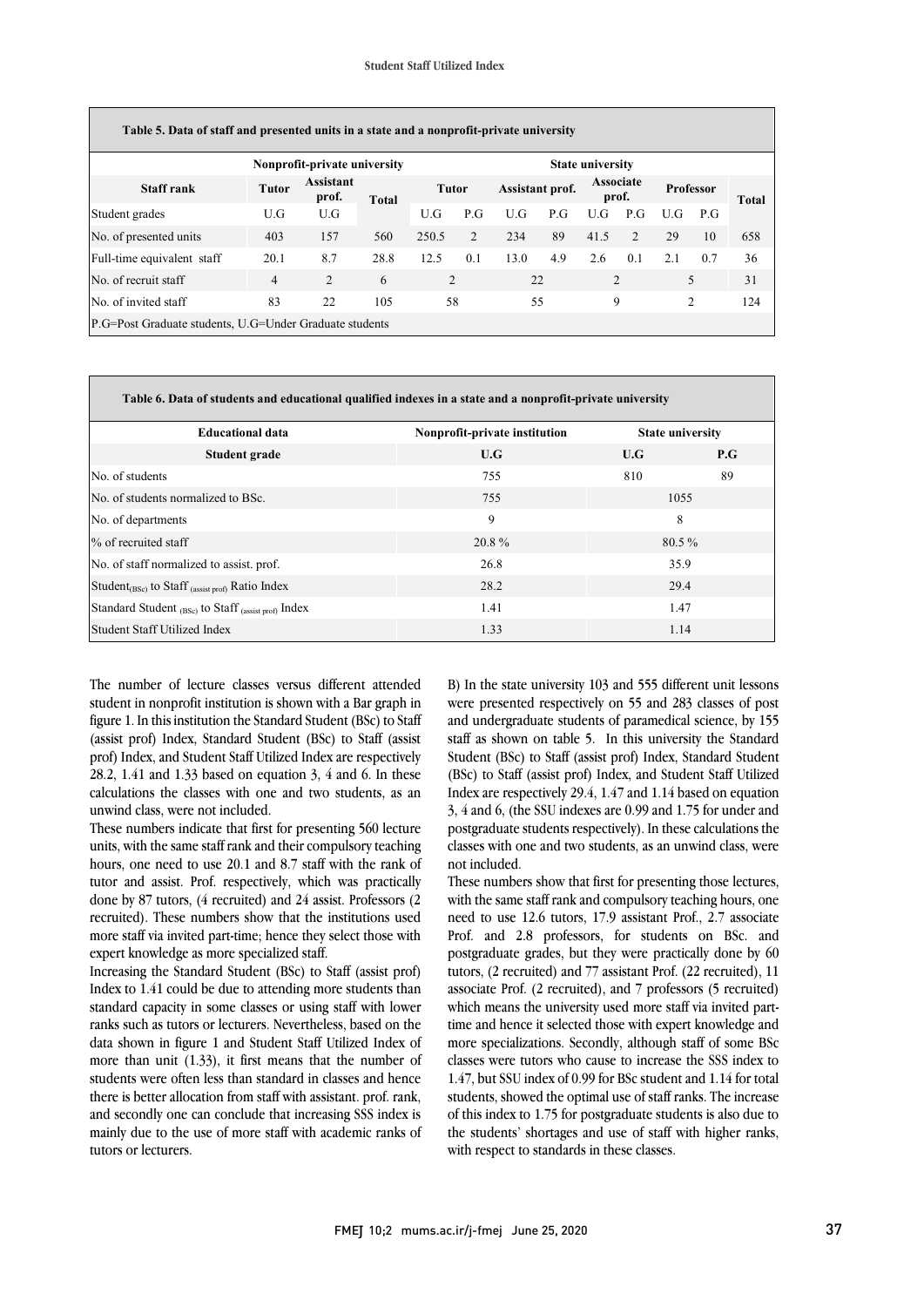

Finally, the SSU indexes with small differences between state university  $(1.14)$  and nonprofit-private institution  $(1.33)$ , and increase of this index for postgraduate students (1.75), results showed that the governmental educational centers spend most of their academic potentials for postgraduate grades of MSc. and PhD.

#### **DISCUSSION**

The Standard Student(BSc) to Staff (assist prof) Index at paramedical faculty in 2012 (3), was reported 4.8, while in this study it improved to 1.47. The reason of this reduction is due to different standard capacity of the classes according to the ministry of science, research, and technology and the ministry of health and medical education, and other parts due to continuous developments of educational quality through increasing number and ranks of academic staff. In this study the indexes were calculated with standards of the ministry of science, research and technology.

The studies showed that using and comparing these indexes for grading institutions should have an attention that these indexes cannot be used solely and are mostly dependent on time of study and nature of educational fields, such as medical basic science, engineering, managements, arts, social science etc. which have different educational strategy planning e.g. theoretical, practical or skills, and some of them uses academic aids for refining and quickening education (1).

In the SSR index, the time of study and nature of educational fields would depend on lots of other different factors such as number of optional and special units in the educational programs, research, and also to the field and grades of students. This index has been recently reported from 10.3 up to 22.3 between 10 top universities in the U.K (6). Nevertheless, if calculated as a student (with defined grade) to staff (with defined grade) index, similar fields and plans could be used as suitable criteria for only comparing the quality of academic staff usage on state universities with high percent of recruited staff.

The student (with defined grades) to staff (with defined grade) index with USS index, on basic and human sciences, whether or not in state or nonprofit-private centers which tends to use part-time or fee staff can be used for assessing, comparing and ranking the educations situations on presenting academic services with suitable precision.

In two centers in this study, it was shown that besides using more staff via invited part-time or fee staff and hence selecting the expert knowledgeable and more specialized staff, one could use the SSU index of 1.14 and 1.33 on similar centers such as state and nonprofit-private academic centers for ranking educational situations.

**Ethical consideration:** Ethical issue (including plagiarism, informed consent, misconduct, data fabrication and/or falsification, double publication and/or submission, redundancy, etc.) have been completely observed by the author.

#### **ACKNOWLEDGEMENT**

We would like to thank our expert colleagues in the education offices of the universities for their cooperation on data collections.

**Financial support:** There was no financial support.

**Conflict of interest:** There was no conflict of interest.